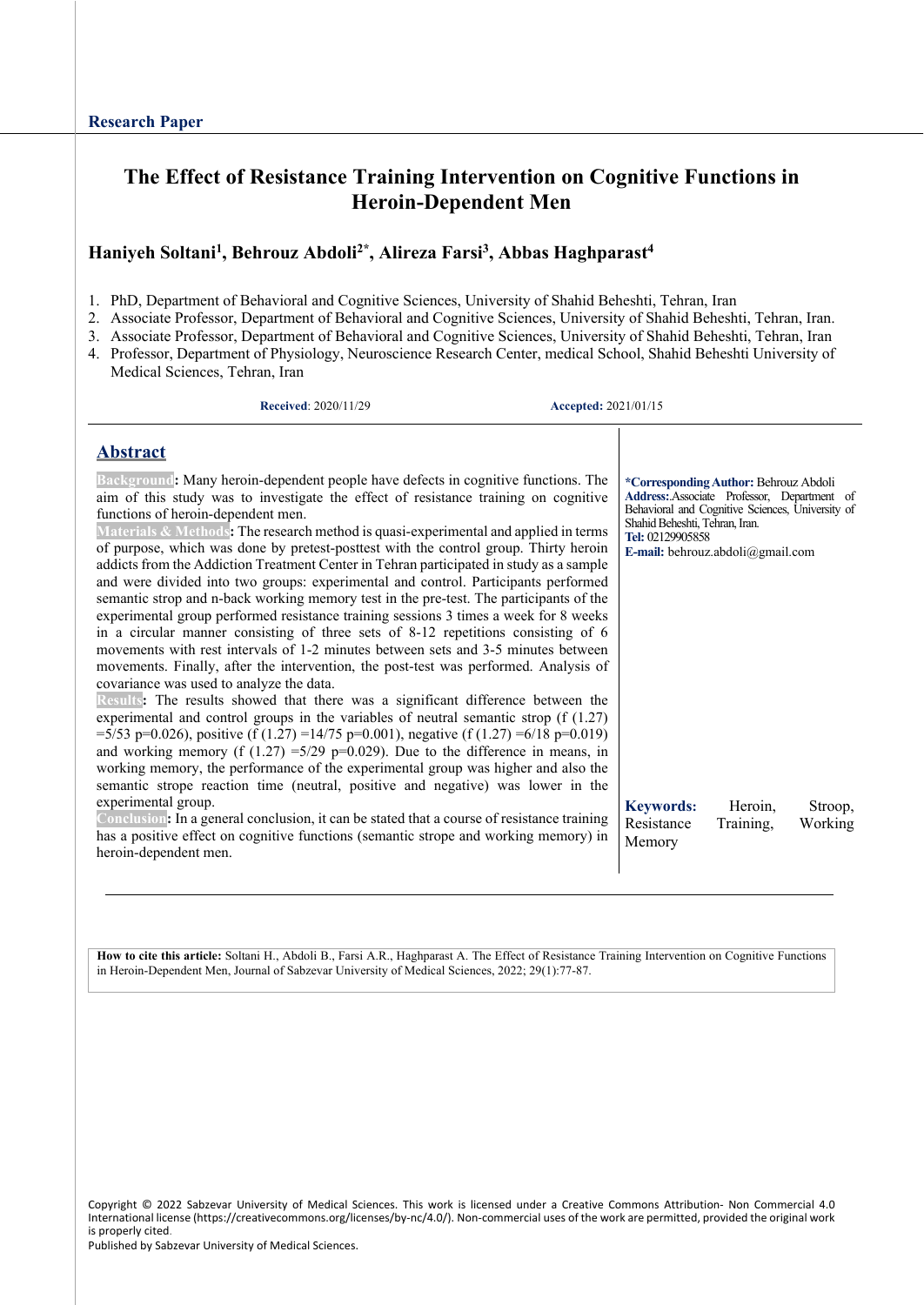## **Introduction**

Drug abuse disorder, as one of the most important and effective social harms, threatens the health of society and causes family, economic and social problems. Heroin use affects the brain's opioid receptors and, through the release of dopamine, stimulates the brain's pleasure and reward system, causing a feeling of happiness, physical and mental relaxation, and relief in the body that can be stimulated. To be reused. According to the American Psychiatric Association, substance abuse is recognized as a disproportionate pattern of drug use and can have devastating effects such as behavioral problems, anxiety, and clinical disorders. In addition to the problems mentioned above, many heroin addicts also have problems with cognitive functions. Cognitive functions are a set of abilities related to planning, organizing, and integrating at the neuroanatomical level that modulate the performance of other cognitive processes. Many interventions have been used by researchers to improve cognitive functions. The use of exercise is one of the types of interventions that can be used in this field. Exercise has the ability to compensate for the reduced production of catecholamines caused by substance abuse and drug abuse, so exercise can be used as a valuable adjunct in the treatment of addiction and improving the condition of addicts. Many heroindependent people have defects in cognitive functions. The aim of this study was to investigate the effect of resistance training on cognitive functions of heroin-dependent men.

Many heroin-dependent people have defects in cognitive functions. Due to the limitations of research on the effectiveness of resistance training on improving the cognitive functions of heroin addicts and physical weakness of heroin addicts, it seems that resistance training, in addition to strengthening their physical strength, also affects other cognitive processes; Therefore, the aim of this study was to investigate the effect of an eightweek intervention of resistance training on cognitive functions of heroin-dependent men.

# **Methodology**

The research method was quasi-experimental and applied in terms of purpose, which was done by pretest-posttest with the control group. The statistical population of the present study was heroin addicts in Shadabad neighborhood addiction treatment centers located in the 18<sup>th</sup> district of Tehran. After approving the proposed plan and obtaining the research license from the Department of Physical Education and Sports Sciences and the Ethics Committee of Shahid Beheshti University (IR.SBU.REC.1398.025), first the necessary correspondence and coordination with the addiction treatment center for the use of human resources. Done. Then, among the centers of the addiction treatment center, the available method was selected and among the residents of this center, 30 people were voluntarily selected to participate in this study and were randomly divided into two experimental and control groups. It should be noted that according to the rules of this addiction treatment center, people did not use any drugs (methadone, etc.) during the treatment period.

Inclusion criteria include having diagnostic criteria of the revised text of the statistical guideline for substance abuse disorder with a diagnosis of clinical psychology, a minimum period of use of one full solar year and a maximum of one month of withdrawal history, having at least three records Withdrawal and return to heroin were the absence of psychiatric illnesses such as psychosis and the absence of other drugs for a year, as well as no history of cardiovascular disease, infectious disease, hypertension, diabetes, permission to use any medication or substance. Affecting results and having regular exercise Absence of more than one session in the research process was considered as a criterion for leaving the research.Several tools were used to collect data. In order to get acquainted with the software used in the research, each participant first performed the process of performing semantic and working memory test three times. Then, all participants participated in the pre-test stage and were tested for semantic and working memory strokes. Participants were then randomly divided into experimental and control groups. Necessary trainings on how to perform resistance exercises were provided to the subjects of the experimental group. Experiments in the experimental group performed resistance training sessions for 3 weeks in a circular manner for 8 weeks, consisting of three sets of 8-12 repetitions consisting of 6 movements per session (18 movements in total) with 1-2 minute rest intervals between sets and 3-5. They performed movements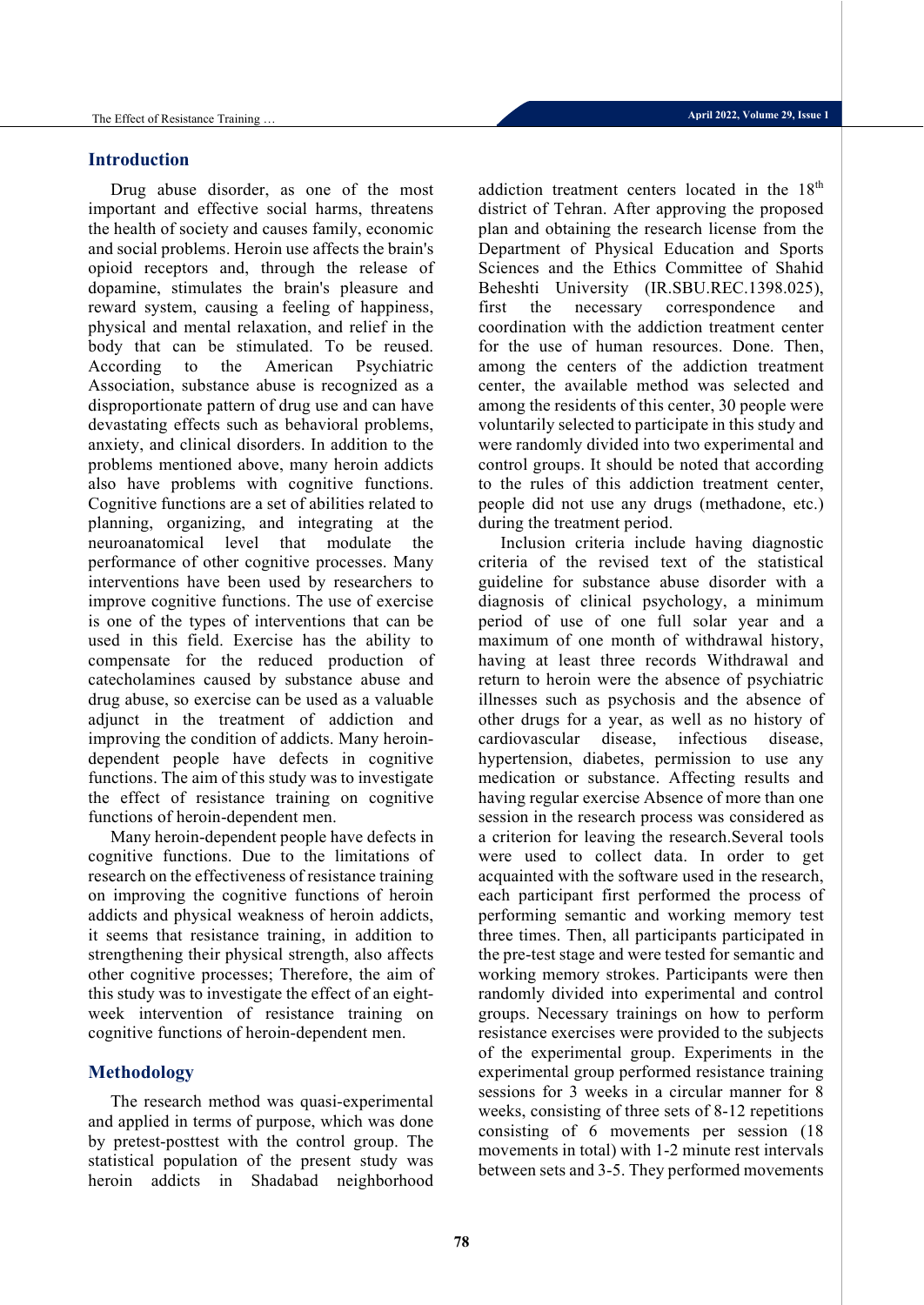between the minutes for minutes. The intensity of training started with 50% of a maximum repetition, increased by 5% every week, and by the end of the eighth week of training sessions, the intensity reached 80% of a maximum repetition. Movements included bending and opening the knee, chest press, forearm, back of the arm, standing and sitting legs. Resistance exercises were performed in the period of mid-May to mid-June and on even days of the week between 17:00 and 19:00 in the hall of the addiction treatment center. After the last intervention session in the experimental group, participants in groups one Once again, they performed semantic and working memory strokes tests in the post-test phase.

#### **Result**

In a general conclusion, it can be stated that a course of resistance training has a positive effect on cognitive functions (semantic strope and working memory) in heroin-dependent men. The aim of the present study was to investigate the effect of an eight-week intervention of resistance training on cognitive functions of heroindependent men. The results showed that a course of resistance training intervention has a positive effect on cognitive functions (semantic strope and working memory) of heroin-dependent men.

In the variable of neutral semantic strope ( $p =$ 0.026,  $f = 1.27$ , positive semantic strope (p = 0.001,  $f = 1.27$ , negative semantic stroke (p = 0.019, = 1.27) f) and working memory ( $p = 0.029$ ,  $f = 1.27$ ) There is a significant difference between experimental and control groups. It was found that the performance of the experimental group was higher in working memory. Also, the semantic strope reaction time (neutral, positive and negative) was lower in the experimental group; Therefore, it can be said that the intervention of resistance exercises had a positive effect on cognitive functions (semantic strope and working memory) in the experimental group.

#### **Discussion**

The aim of the present study was to investigate the effect of an eight-week intervention of resistance training on cognitive functions of heroin-dependent men. The results showed that a course of resistance training intervention has a positive effect on cognitive functions (semantic

strope and working memory) of heroin-dependent men.

These results are in line with the findings of Wu et al in young subjects in the field of improving cognitive functions as a result of using resistance training. Resistance exercise can have a positive effect on cognitive and neurological functions by improving cerebral blood flow, increasing arousal, changes in plasma catecholamine levels, and the process of neurogenesis and angiogenesis, and improving neurotrophy.

On the other hand, it has been shown that resistance training can increase the concentration of IGF-1 as well as growth hormone and P3 amplitude, and considering that the increase of these hormones also affects cognitive functions, it can be improved. Explained cognitive functions such as working memory and semantic stropping as a result of resistance training.

In a study consistent with the results of the present study evaluated the acute effect of a moderate-intensity resistance training session compared to a moderate-intensity aerobic session on executive performance and attention. Forty people participated in this study as a sample. Cognitive functions and attention function were assessed using the Stroop test and the Go-Nero test. The results showed that one session of acute resistance training increased both the scores of attention and cognitive function, while one session of aerobic training only improved the scores of cognitive function.

Naderi et al in another study that is consistent with the results of the present study investigated the effect of low and moderate intensity resistance training on cognitive functions (working memory, response inhibition and cognitive flexibility). They showed in their research that resistance training can improve cognitive functions, at least temporarily. However, it should be noted that their research was on 40 elderly male and female women in the age range of 60 to 75 years, and the subjects of the present study were on heroin addicts, who certainly had different characteristics in terms of the two Groups can have many differences.

Also, justifying the results of the present study, it can be stated that exercise, by physiological changes such as regulation of the cardiovascular system, vagus nerve stimulation and parasympathetic autonomic nervous system, reduces the action potential in the atrial sinus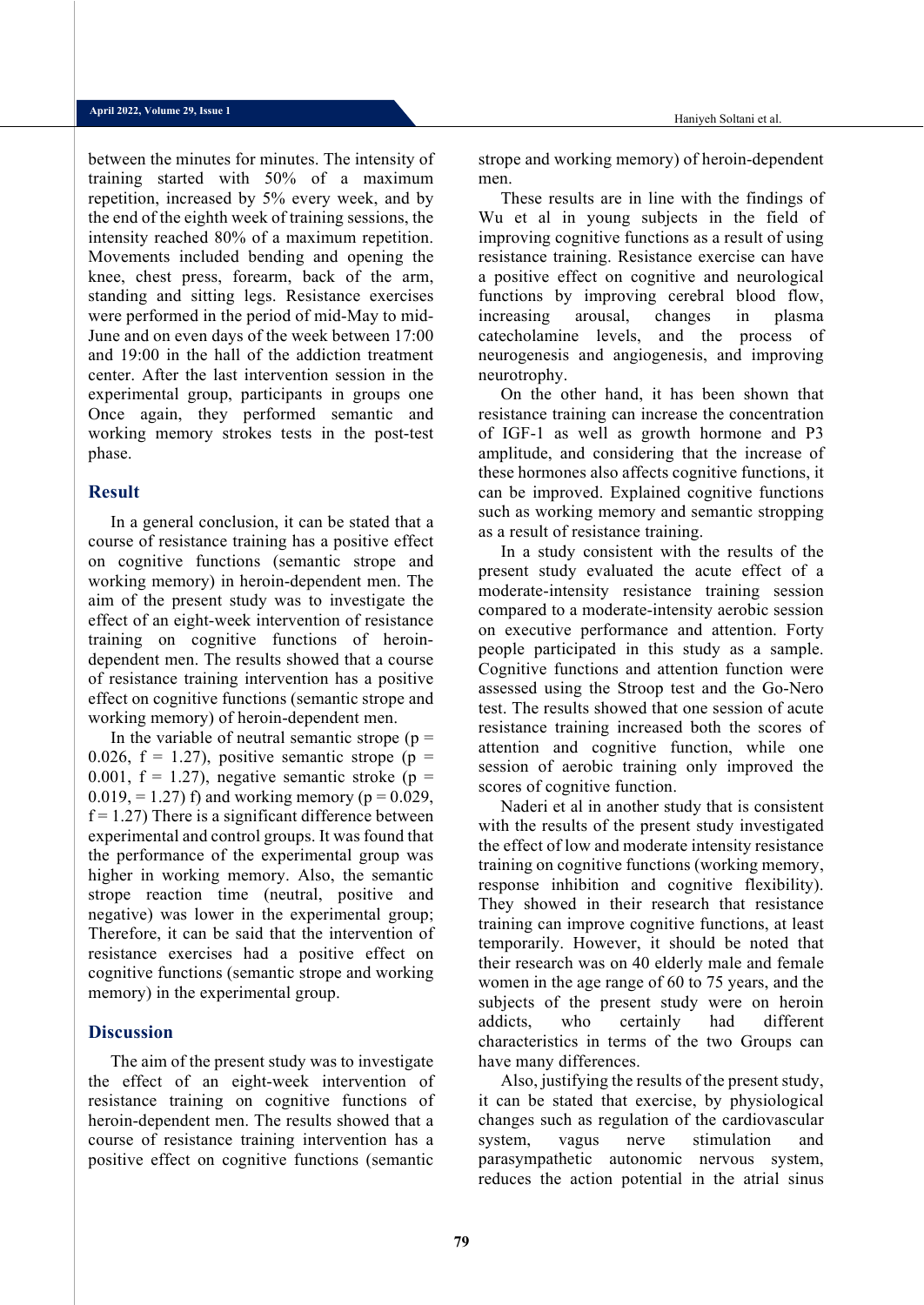group and improves nerve relaxation. This can improve cognitive functions. On the other hand, resistance exercise increases nerve activation and improves emotional state, which in turn can

Resistance training also has the ability to lower cortisol levels, which impairs cognitive function; Therefore, it can be said that the reduction of cortisol levels resulting from resistance training can also be considered as an important and effective factor in improving cognitive function. Ebrahimi et al during a study showed that resistance training has no significant effect on cognitive function of working memory, which is inconsistent with the results of the present study. In justifying this discrepancy, we can point to the special feature of the subjects. In this study, subjects with metabolic syndrome were used. In previous studies, it has been shown that metabolic syndrome disorder is associated with cognitive dysfunction, which requires different methods or longer training interventions to improve cognitive function.

#### **Conclusions**

In the present study, only two cases of subsets of cognitive functions were used. Due to the great variety of topics in cognitive functions, it is suggested that other variables and subsets of cognitive functions be used in future research. It is also suggested that future studies should supplement complementary neuroimaging techniques (e.g., EEG / ERP, fMRI) and biochemical markers (such as growth hormone, IGF1, BDNF, dopamine, and cortisol) to better understand the factors that improve function. Cognitively engage after resistance training. It is also suggested that future studies, if possible,

facilitate the function of cognitive functions related to the frontal lobe and hippocampus of the brain.

consider the issue of circadian rhythms and evaluate what time of day exercise is most beneficial.

In general, it can be stated that a period of resistance training intervention has a positive effect on cognitive functions (semantic stropping and working memory) in heroin-dependent men. Therefore, all those who are in contact with heroin addicts are advised to consider and apply the topic of resistance exercise in their rehabilitation programs, if possible, to improve their cognitive functions.

#### **Acknowledgments**

Finally, the researchers thank all the patients who participated in this study and made this research possible.

### **Conflict of interest**

We, the authors of this article, declare that in connection with the publication of the presented article, we have completely avoided publishing ethics, including plagiarism, misconduct, data forgery, or duplicate submissions, and commercial interests in this regard. Does not exist and we have not received any payment for the submission of the work and we confirm the authenticity of its content. We also announce that this work has not been published elsewhere before and has not been submitted to another publication at the same time, and all rights to use the content, tables, images, etc. have been assigned to the publisher.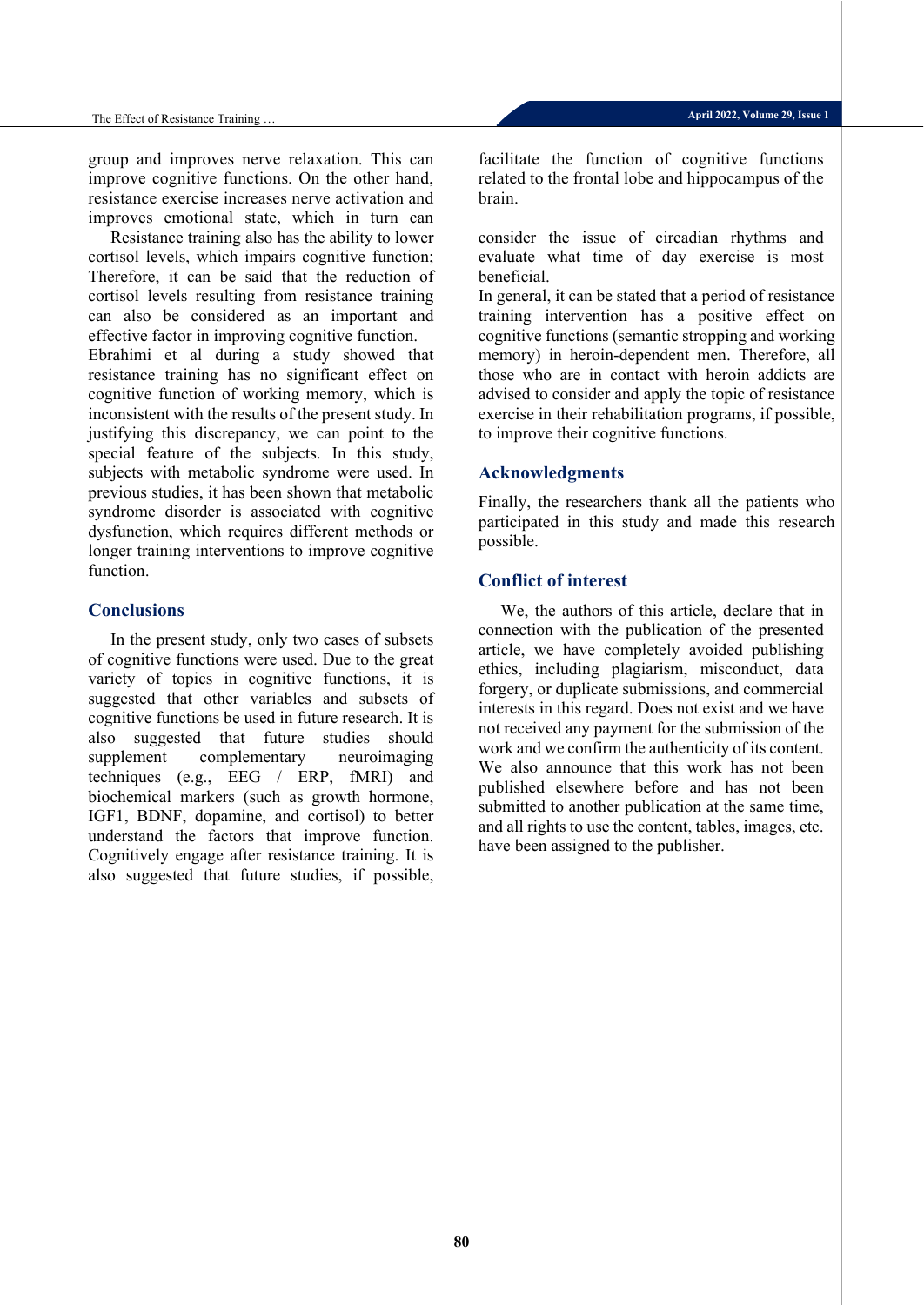# تأثیر تمرینات مقاومتی بر کارکردهای شناختی در مردان وابسته به هروئین

**1 هانیه سلطانی 2\* ، بهروز عبدلی ،3 عباس حق پرست4 ، علیرضا فارس ی**

.1 دانشآموخته دکتراي تخصصی یادگیري حرکتی، گروه علوم رفتاري، شناختی و فناوري ورزش، دانشگاه شهید بهشتی، تهران، ایران .2 دانشیار، گروه علوم رفتاري، شناختی و فناوري ورزش، دانشگاه شهید بهشتی، تهران، ایران .3 دانشیار، گروه علوم رفتاري، شناختی و فناوري ورزش، دانشگاه شهید بهشتی، تهران، ایران .4گروه فیزیولوژي، مرکز تحقیقات علوم اعصاب، دانشکده پزشکی، دانشگاه علوم پزشکی شهید بهشتی، تهران، ایران

**تاریخ دریافت: /09/09 1399 تاریخ پذیرش: 1399/10/26**

**چکیده**

\* **نویسندة مسئول:** بهروز عبدلی **نشانی:** تهران، بزرگراه شهید چمران، خیابان یمن، میدان شهید شهریاري، بلوار دانشجو، دانشگاه شهید بهشتی، دانشکده علوم ورزشی و تندرستی، گروه علوم رفتاري و شناختی **تلفن**: 02129905858 b-abdoli@sbu.ac.ir **:رایانامه شناسه ORCID:** 00000-0001-6646-9854 **شـناسـه ORCID نویسـنده اول:** 0000-0002-7492-4949

### **کلیدواژهها:**

استروپ ،تمرین مقاومت ی، حافظه کاري، هروئین.

**زمینه و هدف**: بسیاري از افراد وابسته به هروئین در کارکردهاي شناختی، با مشکل مواجه هستند. هدف تحقیق، بررسی تأثیر تمرینات مقاومتی بر کارکردهاي شناختی مردان وابسته به هروئین بود. **مواد و روش ها**: روش اجرا، نیمه تجربی بود و با هدف کاربرد ي و به شیوه پیش آزمون- پس آزمون همراه با گروه کنترل

انجام شد. 30 نفر از افراد وابسته به هروئین مرکز درمان اعتیاد در شهر تهران، نمونههاي انجام کار بودند و در دو گروه تجربی و کنترل قرار گرفتند که ابتدا، آزمون استروپ معنایی و حافظه کاري ان بک را انجام دادند. گروه تجربی 8 هفته، هفتهاي 3 جلسه تمرین مقاومتی را که شامل سه ست 8-12 تکراري متشکل از 6 حرکت با فواصل استراحتی 2-1 دق یقه بین ستها و 3-5 دق یقه انجام دادند. پس از اتمام مداخله، پسآزمون به عمل آمد. از آزمون تحلیل کوواریانس براي تجز یهوتحلیل دادهها استفاده شد.

**یافتهها**: نتایج نشان داد که در متغیر استروپ معنایی خنثی (/026 0=p، f)27/1= (53/5(، استروپ معنایی مثبت (101-1+g) (1001 0=45/14)، استروپ معنایی منفی (1/01+g) (18/6 (27/1) و حافظه کاری (101+g) (29/5 - 4p،  $-$ 9/9 f)27/1 ((بین دو گروه تفاوت معنادار وجود داشت که با توجه به تفاوت میانگین ها، در حافظه کاري عملکرد گروه تجربی بالاتر بود. همچنین زمان واکنش استروپ معنایی (خنثی، مثبت و منفی) در گروه تجربی پایین تر بود. نتیجهگیری<mark>: در یک نتیجه گیری کلی می توان بیان کرد که یک دوره مداخله تمرینات مقاومتی بر کارکردهای</mark> شناختی در مردان وابسته به هروئین، تأث یر مثبت دارد.

#### **.1 مقدمه**

اختلال سوءمصرف مواد مخدر یکی از مهم ترین و تأثیرگذارترین آسیب هاي اجتماعی تهدیدکننده سلامت جامعه است و موجب مشکلات خانوادگی، اقتصادي، اجتماعی می گردد ( 1). مصرف مواد مخدر هروئین بر [گیرنده هاي اپیوئیدي](https://fa.wikipedia.org/wiki/%DA%AF%DB%8C%D8%B1%D9%86%D8%AF%D9%87%E2%80%8C%D9%87%D8%A7%DB%8C_%D8%A7%D9%88%D9%BE%DB%8C%D9%88%D8%A6%DB%8C%D8%AF) مغز تأثیر می گذارد و از طریق آزاد سازي دوپامین سیستم لذت و پاداش مغز را درگیر می - کند و موجب پدیدآیی احساس سرخوشی، آرامش جسمی و روانی و تسکین در بدن می شود که می تواند موجب ترغیب براي مصرف

مجدد شود ( 2). مطابق با نظر ا نجمن روان پزشکی آمریکا، سوءمصرف مواد به عنوان الگوی نامتناسب و ناساز گارانه استفاده از مواد مخدر شناخته می شود و می تواند تأثیرات مخرب بسیاري از قبیل مشکلات رفتاری، پریشان حالی و اختلال بالینی بر جای بگذارد ( 3). میزان شیوع مصرف کنندگان هروئین در داخل کشور حدود ۱/۸ تا ۳/۳ میلیون نفر گزارش شده است که آمار نسبتاً بالا و قابل توجهی می باشد ( 4).

Copyright © 2021 Sabzevar University of Medical Sciences. This work is licensed under a Creative Commons Attribution- Non Commercial 4.0 International license (https://creativecommons.org/licenses/by-nc/4.0/). Non-commercial uses of the work are permitted, provided the original work is properly cited.

Published by Sabzevar University of Medical Sciences.

مجلۀ علمی ـ پژوهشی دانشگاه علوم پزشکی سبزوار، دورة ،29 شمارة ،1 فروردین و اردیبهشت ،1401 ص 77-87 [journal@medsab.ac.ir](mailto:journal@medsab.ac.ir) :رایانامه [http://jsums.medsab.ac.ir](http://jsums.medsab.ac.ir/) :سایت آدرس **شاپاي چاپی: 1606-7487**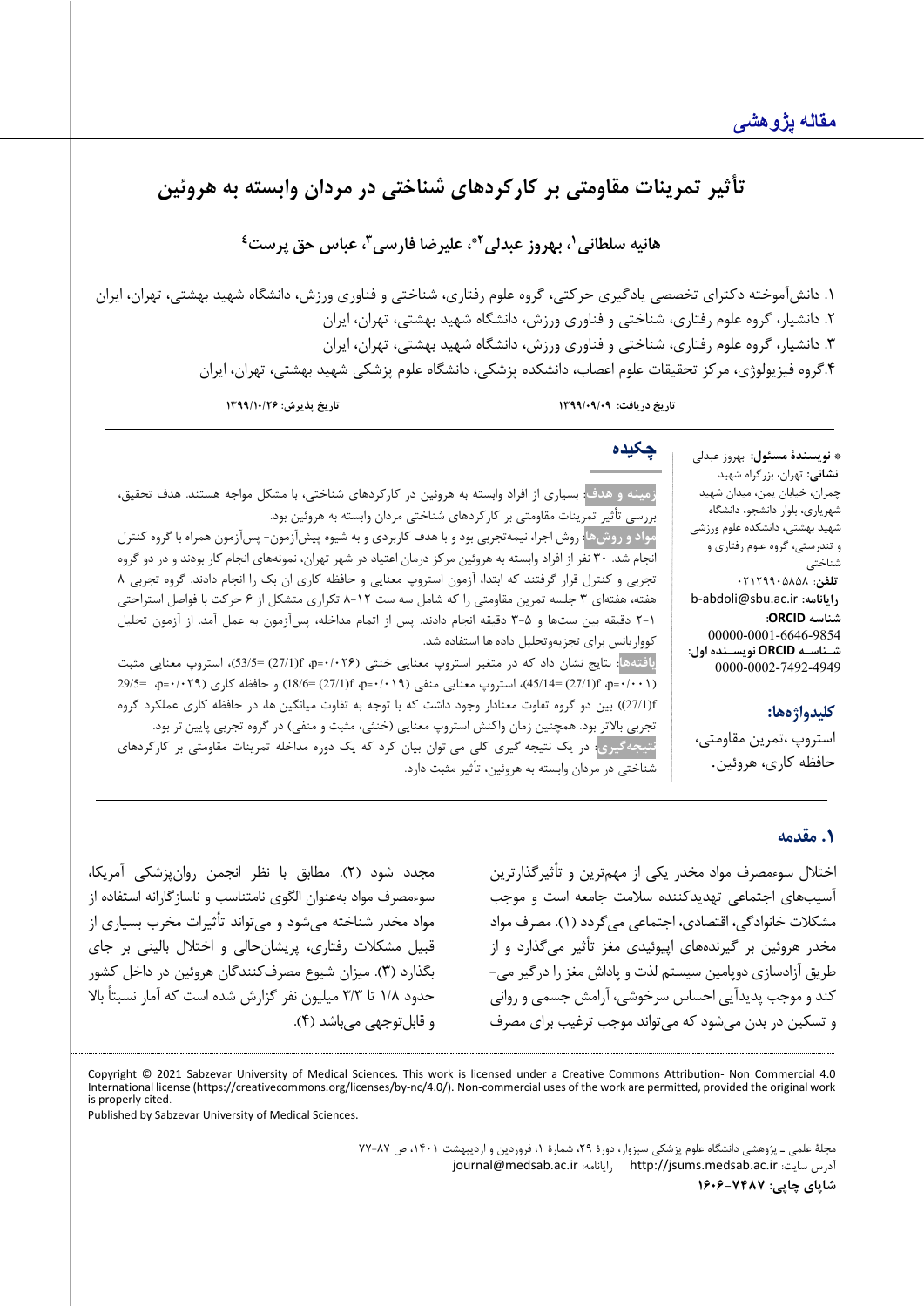بسیاري از افراد وابسته به هروئین علاوه بر مشکلات ذکرشده ، در کارکردهاي شناختی نیز مشکل دارند ( 5). کارکردهاي شناختی، مجموعهای از توانایی های مربوط برنامهریزی، سازماندهی و یکپارچه سازي در سطح نوروآناتومیکال هستند که عملکرد سایر فرایندهاي شناختی را تعدیل می کنند ( 6). همچنین مشخص شده است که اعتیاد به هروئین عملکردهاي مرتبط با قشر پیشانی و پیش پیشانی را تخریب می کند که این موضوع به نوبه خود بر کارکردهاي شناختی تأثیر مستقیم دارد ( 7).

به منظور بهبود کارکردهاي شناختی، مداخلا ت زیادي مورداستفاده محققان قرار گرفته است. استفاده از تمرینات ورزشی یکی از انواع مداخلاتی است که می تواند در این زمینه مورد استفاده قرار بگیرد ( 8). تمرینات ورزشی توانایی جبران کاهش تولید کاتکولامین ها که به علت سوءمصرف مواد و داروي مخدر به وجود می آید را دارد؛ از این رو می توان از تمرینات ورزشی به عنوان یک عامل کمک کننده باارزش در درمان اعتیاد و بهبود وضعیت افراد معتاد، بهره گرفت ( 9).

یکی از انواع تمرینات ورزشی، استفاده از تمرینات مقاومتی است. در این نوع تمرینات، با استفاده از یک مقاومت خارجی، عضلات اسکلتی فرد وادار به انقباض می شود و نقش مهمی در بهبود آمادگی جسمانی مرتبط با سلامت ایفا می کنند ( 10 و 11). وو و همکاران ( 12) در تحقیقی نشان دادند که تمرین مقاومتی [1](#page-5-0) حاد بر بهبود کارکردهای شناختی جوانان، تأثیر مثبت دارد. ژلفو<sup>۲</sup> و همکاران ( 13) د ر تحقیقی بیان کردند که فعالیت ورزشی می تواند سبب تغییرات ساختاري و عملکردي در مغز شود و مزایاي زیادي را در بهبود عملکرد شناختی، اجرایی و سلامتی داشته باشد. براش و همکاران (۱۴) در تحقیقی نشان دادند که تمرین مقاومتی بر عملکردهاي اصلي بازداري پاسخ، حافظه کاري و انعطافپذیري شناختی در جوانان بزرگسال سالم، تأثیر محدود دارد. دیآلمیدا و همکاران ( 15) در تحقیقی بر روي سالمندان نشان دادند که تمرین بر بهبود آزمون استروپ تأثیر دارد.

با توجه به محدودیت تحقیق در زمینه اثربخشی تمرینات مقاومتی بر بهبود کارکردهای شناختی افراد وابسته به هروئین و ضعف بدنی افراد وابسته به مواد مخدر هروئین به نظر می رسد تمرینات مقاومتی علاوه بر تقویت قواي جسمانی این افراد بر دیگر فرایندهاي شناختی نیز تأثیرگذار باشد؛ از این رو هدف تحقیق معنایی بر روي این دستگاه نصب و قابلیت اجرا پیدا کرد. در این پژوهش از محرك دیداري یعنی رنگ کلمات استفاده شد و چون بین کلمات مثبت و کلمات منفی رنگ نوشته هاي ظاهر شده در نمایشگر، ارتباط معنایی وجود دارد. این نرم افزار به بررسی زمان

حاضر، بررسی تأثیر یک مداخله هشت هفتهای تمرینات مقاومتی بر کارکردهاي شناختی مردان وابسته به هروئین می باشد. **.2 مواد و روش ها** 

روش اجراي تحقیق از نوع نیمه تجربی و از لحاظ هدف، کاربردي بود که به شیوه پیش آزمون - پس آزمون همراه با گروه کنترل انجام شد. جامعه آماري تحقیق حاضر، افراد وابسته به هروئین مراکز درمان ترك اعتیاد محله شادآباد واقع در منطقه 18 شهر تهران بودند. پس از تأیید طرح پیشنهادي و اخذ مجوز اجراي پژوهش از سوي گروه تخصصی تربیت بدنی و علوم ورزشی و کمیته اخلاق دانشگاه شهید بهشتی ( .1398.025REC.SBU.IR(، ابتدا مکاتبات و هماهنگی هاي لازم با مرکز درمان ترك اعتیاد در زمینه استفاده از نیروي انسانی انجام شد. سپس از بین مراکز، یک مرکز درمان ترك اعتیاد، به روش در دسترس انتخاب شد و از بین افراد ساکن این مرکز تعداد 30 نفر به صورت داوطلبانه براي شرکت در اجراي این تحقیق انتخاب شدند و به صورت تصادفی در دو گروه تجربی و کنترل قرار گرفتند. شایان ذکر است که بنابر قوانین موجود در این مرکز درمان ترك اعتیاد، افراد طی دوره درمان هیچ- گونه ماده مخدري (متادون و غیره) استفاده نمی کردند.

ملاك هاي ورود به تحقیق عبارت بودند از: ملاك هاي تشخیصی متن تجدیدنظر شده راهنماي تشخیصی آماري براي اختلال وابستگی به مـواد بـا تشـخیص روانشـناس بالینی ( 16) ، حداقل دوره مصرف ماده یک سال کامل شمسی و حداکثر یک ماه سابقه ترك ماده، داشتن حداقل سه بار سابقه ترك و بازگشت به مواد مخدر هروئین، مبتلا نبودن به بیماریهای روانپزشکی مانند سایکوز و نداشتن مصرف سایر مواد مخدر در طول یک سال بود و همچنین نداشتن پیشینه بیماري قلبی و عروقی، بیماري عفونی، فشارخون بالا، دیابت، اجازه استفاده از هرگونه دارو یا ماده مؤثر بر نتایج و داشتن فعالیت ورزشی و ملاك خروج از تحقیق ، غیبت بیش از یک جلسه در فرایند اجراي تحقیق به عنوان در نظر گرفته .<br>شد.

از چند ابزار براي جمع آوري دادهها استفاده شد:

**استروپ معنایی :** به منظور سنجش زمان واکنش استروپ معنایی از یک دســتگاه لپ تاپ اچ پی مدل (500N (اســتفاده شــد که نرم افزار استروپ

<span id="page-5-0"></span>واکنش هیجانی با محرك و پاسخ سازگار و ناسازگار می پردازد. محرك هاي این آزمون ، واژگان ی است که به صورت متداخل و تصادفی هر یک براي مدت زمان 1 ثانیه و با فواصل 750 هزارم ثانیه با رنگ های قرمز و سبز ارائه می شد. در واقع آزمودنی ها،

1 Wu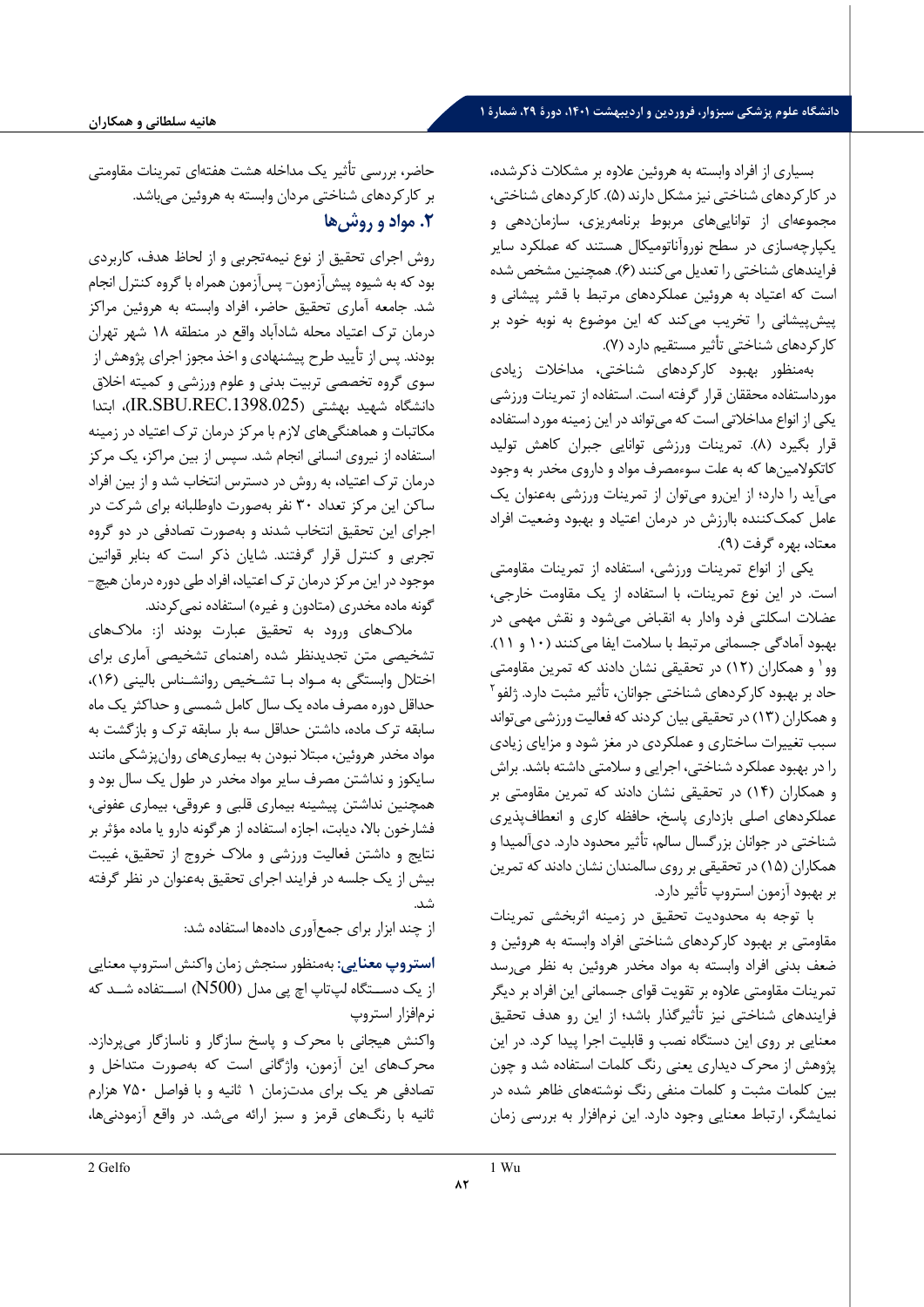**تأثیر تمرینات مقاومتی بر کارکردهاي شناختی...**

محرک تصویری یعنی کلمات مختلف را به رنگ قرمز یا سبز در صفحه مانیتور می دیدند ( 17).

**آزمون حافظه کاري :** به منظور ارزیابی آزمون حافظه کاري، از نرم افزار back-N: استفاده شد. تمر ی ن Dual back-N یک تمرین برای تقویت حافظه فعال است که اولینبار در پژوهشی در سال ۲۰۰۸ به کار گرفته شد. در این تکلیف برای آزمودنی ها بهطور معمول مربعی سبز در یک جدول ۸ خانه بهصورت تصادفی چند ثانیه نمایان می شد. تکلیف آزمودنی این بود که هر زمان، هدف تصویری قبلی را مشاهده کرد کلید  $Z$  و در صورت نمایش مربع در مکانی جدید کلید؟ را در صفحه کیبورد فشار دهد. در صورتی *ک*ه آزمودنی ۹۰ درصد اهداف را بهدرستی به یاد میآورد، نرمافزار به صورت خود کار سطح دشواری تکالیف را بالا می برد. به این صورت که آزمودنی موظف بود بهترتیب ۱، ۲، ۳، تا ۱۲ محرک دیداری را به خاطر بسپارد. در صورتی که آزمودنی به کمتر از ۵۰ درصد اهداف پاسخ درست میداد، این بار بهصورت خودکار به مرحله قبل بازگردانده میشد. قسمت Dual در این تمرین به این معنا است که فرد ملزم به یادآوری دو محرک بود تا درباره یکی بودن مکان تصمیم گیری کند و پاسخ دهد ضرایب اعتبار و پایایی این ابزار در دامنهای بین ۰/۵۴ تا ۰/۸۴، نشان دهنده پایایی بالای این آزمون است. روایی این آزمون نیز بهعنوان شاخص سنجش عملکرد حافظه کا, ی بسیا, قابل قبول است (١٨).

براي اجراي آزمونها، پس از مشخص شدن نفرات بالقوه، با افراد تعیین شده به ورت حضوری تماس گرفته شد و توضیحات لازم در خصوص پژوهش شامل ماهیت کلی پژوهش، مدت زمان

موردنیاز و نحوه اجرا، محرمانه بودن اطلاعات گردآوری شد و اختیاری بودن مشارکت در پژوهشاعلام گردید و پژوهشگران هزینههای آنها را تأمین کردند. بهمنظور آشنایی با نرم¬افزار مورداستفاده در تحقیق، هر شرکت ¬کننده ابتدا سه بار فرا یند اجرای آزمون استروپ معنایی و حافظه کاری را انجام داد. سپس تمام شرکت کنندگان در مرحله پ یش آزمون شرکت کردند و آزمون استروپ معنايي و حافظه کاري از آنها به عمل آمد. پس از آن شر کت کنندگان به صورت تصادفی در دو گروه تجربی و کنترل قرار گرفتند. آموزش های لازم در خصوص نحوه انجام تمرينات مقاومتي به آزمودني هاي گروه تجربي ارائه شد. آزمودني هاي گروه تجربي به مدت ۸ هفته، هفتهای ۳ جلسه تمرین مقاومتی را به شیوه دایرهای شامل سه ست ١٢-٨ تکراري متشکل از ۶ حرکت در هر جلسه (در کل ١٨ حرکت) با فواصل استراحتی ٢-١ دقیقه بین ستها و 5-3 دق یقه ب ین دا یره اجرا ي حرکات انجام دادند. شدت تمر ینات با ۵۰ درصد یک تکرار بیشینه شروع شد. هر هفته ۵ درصد بر شدت آن افزوده شد و پایان هفته هشتم جلسات تمرینی شدت به ۸۰ درصد یک تکرار بیشنه رسید. حرکات شامل خم و باز کردن زانو، پرس سینه، جلو بازو، پشت بازو، ساق پا ایستاده و دراز و نشست بود. اجرای تمرينات مقاومتی در بازه زمانی اواسط ارديبهشت تا اواسط خردادماه و در روزهای زوج هفته بین ساعت ۱۷ تا ۱۹ عصر و در سالن محوطه مرکز درمان ترک اعتیاد برگزار شد. پس از اتمام آخرین جلسه مداخله در گروه تجربی، شرکتکنندگان دو گروه یک بار دیگر آزمونهای استروپ معنایی و حافظه کاری را در مرحله پس آزمون اجرا کر دند .

| تک ار<br>ست |  | درصد RM۱                        | نام حرکت                               | , دىف |  |
|-------------|--|---------------------------------|----------------------------------------|-------|--|
| ۸ تا ۱۰     |  | 9.5.0                           | اسكات يشت يا- پله با وزنه- لانچ        |       |  |
| ۸ تا ۱۰     |  | ۵۰ تا ۶۰                        | پرس سینه- ساق پا ایستاده- اسکات بلغاری |       |  |
| ۲۴ تا ۲۴    |  | ۷۰ تا ۷۰                        | پله- پشت بازو سیمکش- جلوبازو دمبل      |       |  |
| 151.        |  | $V \cdot$ $\vdots \wedge \cdot$ | لت از جلو- زیربغل هالتر- پرس سرشانه    |       |  |
| 151.        |  | ۵۰ تا ۸۰                        | كرانچ- نشر جلو دمبل- نشر پشت فلاي      |       |  |
| ۱۲ تا ۱۲    |  | ∙∘ تا ۸۰                        | جلو بازو چکشی- زیربغل دمبل- پشت بازو   |       |  |

**جدول .1 پروتکل نحوه تمر ینات مقاومتی** 

#### **.3 یافته ها**

از میانگین و انحراف معیار براي بررسی یافتههاي توصیفی و در راستاي بررسی یافتههاي استنباطی از آزمون تحلیل کوواریانس استفاده شد. تحلیل دادهها با استفاده از نرمافزار -22SPSS و در سطح معناداري  $P \leq \cdot / \cdot 2$  انجام شد.

نتایج مربوط به میانگین و انحراف معیار ویژگیهاي دموگرافیک آزمودنیها در جدول 2 آورده شده است.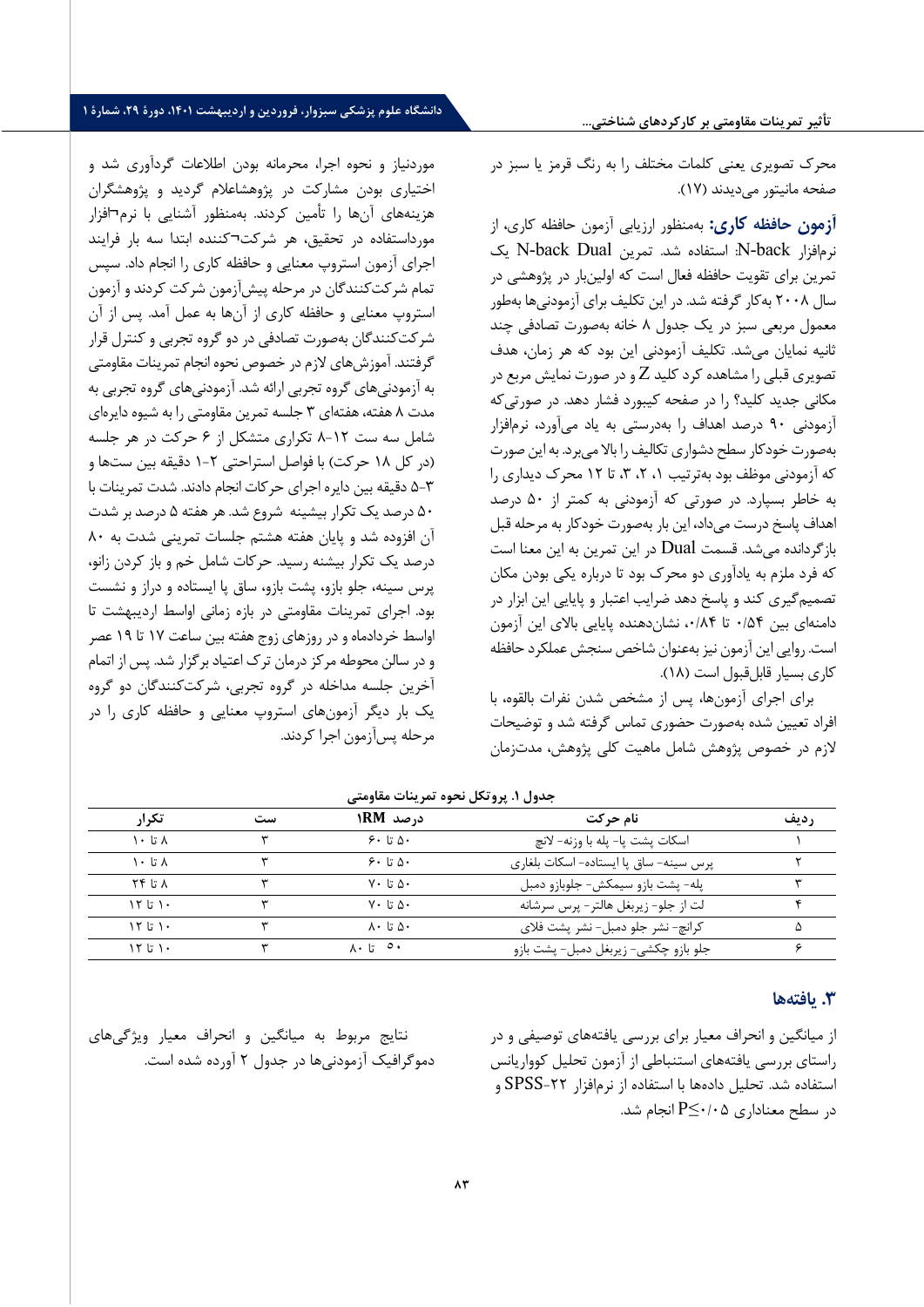| سطح معنادارى        | گروه                                                                | متغير                  |     |
|---------------------|---------------------------------------------------------------------|------------------------|-----|
|                     | كنترل                                                               | تجربي                  |     |
| $\cdot$ /Y $\wedge$ | $\uparrow \uparrow / \wedge \cdot \pm \wedge \cdot / \vee \uparrow$ | $fY/\Delta Y \pm 9/fY$ | سہ  |
| .199                | $55/5. \pm V/57$                                                    | $99/07 \pm 0/3$        | وزن |
| .15V                | $YYf/\lambda f \pm f/\lambda$                                       | $NYY/Y9 \pm 9/11$      | قد  |

**جدول .2 میانگین و انحراف مع یار ویژگی هاي دموگراف یک آزمودنی ها** 

نتایج مربوط به میانگین و انحراف معیار نمرات آزمون استروپ معنایی و حافظه کاري در جدول 3 آورده شده است. با توجه به نتایج جدول ۲، ویژگی های دموگرافیک دو گروه تجربی و کنترل، تفاوت معناداري با هم ندارد.

|                                    | گروه                                                                                     | مرحله آزمون | متغير              |  |
|------------------------------------|------------------------------------------------------------------------------------------|-------------|--------------------|--|
| تجربي<br>$MD \pm SD$               | كنترل<br>$MD \pm SD$                                                                     |             |                    |  |
| $557/35 \pm 1.5/97$                | $SYF/\cdot$ $\uparrow$ $\uparrow$ $\uparrow$ $\uparrow$ $\uparrow$ $\uparrow$ $\uparrow$ | پيشازمون    | استروپ معنایی خنثی |  |
| $\Delta\Delta\lambda$ /۴۶ ± ٩۶/٠٩  | $57V/F. \pm V9/F$                                                                        | پسأزمون     |                    |  |
| $9971.9 \pm 1.9197$                | $5\lambda$ $\frac{1}{T}$ $\pm$ $\frac{1}{1}$ $\cdot$ $\frac{1}{1}$                       | پيشازمون    | استروپ معنایی مثبت |  |
| $\Delta$ $(9/TT \pm 1.2/\Delta T)$ | $559/·5 \pm 1.7/8$                                                                       | پسازمون     |                    |  |
| $555/17 \pm 1.7/90$                | $5\lambda$ Y/ $\cdot$ 1 1 1 1 $\Delta$ / $5\%$                                           | پيشازمون    | استروپ معنایی منفی |  |
| $\Delta\Delta V/\Delta Y = 95/19$  | $9999.5 \pm 1.992$                                                                       | پسازمون     |                    |  |
| $Y$ $5Y$ $/7Y$ $+1Y$ $100$         | $Yf\Delta/\mathcal{F}\cdot \pm Y\mathcal{F}/Y\cdot$                                      | پيشازمون    | حافظه کاری         |  |
| $541/15 \pm 1.7/90$                | $YAY/AP \pm 179/FP$                                                                      | پسأزمون     |                    |  |

**جدول .3 نتایج مربوط به میانگین و انحراف مع یار نمرات آزمون استروپ معنایی و حافظه کاري** 

دادهها استفاده شد که مشخص شد سطح معنی داري از 0/05 بیشتر است؛ در نتیجه فرض نرمال بودن پذیرفته شد. سطح فرض همگونی شیب هاي رگرسیون با توجه به سطح معناداري بزرگتر از (0/05<p (تأیید شد. نتایج آزمون لون نیز براي بررسی پیش فرض همگنی واریانس با توجه به معنادار نبودن F (0/05<p (تأیید شد. بهمنظور مقایسه نمرات آزمون استروپ معنایی و حافظه کاري در مرحله پیش آزمون و پسآزمون در دو گروه تجربی و کنترل از آزمون تحلیل کوواریانس استفاده شد که نتایج آن در جدول 4 آورده شده است.

ابتدا پیشفرضهاي آزمون تحلیل کوواریانس بررسی شد. از آزمون کولموگروف اسمیرنوف براي بررسی فرض نرمال بودن

**جدول .4 نتایج آزمون تحلیل کوواریانس در بین دو گروه تجرب ی و کنترل در متغ یرهاي استروپ معنایی و حافظه کاري** 

| ضريب اتا             | سطح معناداري                                   | $\mathbf{F}$            | ميانگين مجذور                                       | df | مجموع مجذور سوم                                     |          | متغير         |
|----------------------|------------------------------------------------|-------------------------|-----------------------------------------------------|----|-----------------------------------------------------|----------|---------------|
|                      |                                                |                         | سوم                                                 |    |                                                     |          |               |
| $\cdot$ /۳ $\cdot$ 9 | $\cdot/\cdot\cdot$ $\uparrow$ $\circ$          | 17/2                    | 5YTYYfQ                                             |    | 5YTY/Y/69                                           | پيشازمون | استروپ معنایی |
| $\cdot$ /\Y $\cdot$  | $\cdot$ / $\cdot$ $\uparrow$ $\varphi$ $\circ$ | $\Delta/\Delta\Upsilon$ | 1.108/09                                            |    | $T - \Lambda \Delta 5/ \Delta 9$                    | گروه     | خنثى          |
|                      |                                                |                         | $\Delta \Delta V \cdot / \xi V$                     | ٢٧ | 10.5.1/AF                                           | خطا      |               |
| $\cdot$ /۳۷۸         | $\cdot/\cdot\cdot\setminus^*$                  | 18/۳۹                   | 110104194                                           |    | 110104194                                           | پيشازمون | استروپ معنایی |
| .779                 | $\cdot/\cdot\cdot$ \*                          | 15/50                   | 1.51156/19                                          |    | ۱۰۲۱۲۴/۱۹                                           | گروه     | مثبت          |
|                      |                                                |                         | V.50/7f                                             | ٢٧ | 19.761/62                                           | خطا      |               |
| $\cdot$ /٣٨٥         | $\cdot/\cdot\cdot\setminus^*$                  | 18/17                   | 1.5415/77                                           |    | ۱۰۶۷۱۶/۷۳                                           | پيشازمون | استروپ معنایی |
| .118                 | $\cdot/\cdot$ \ 9*                             | 9/11                    | 5911V/T                                             |    | T911V/T5                                            | گروه     | منفى          |
|                      |                                                |                         | 55591                                               | ٢٧ | $1V \cdot VVY/\Delta$ 9                             | خطا      |               |
| .799                 | $\cdot/\cdot\cdot\setminus^*$                  | 11/90                   | $f\uparrow\uparrow\cdot\uparrow\Delta/\cdot\Lambda$ |    | $f\uparrow\uparrow\cdot\uparrow\Delta/\cdot\Lambda$ | پيشازمون | حافظه كارى    |
| .198                 | $\cdot$ / $\cdot$ $\uparrow$ 9.                | $\Delta$ /٢٩            | 155551/7V                                           |    | 124241/27                                           | گروه     |               |
|                      |                                                |                         | $\tau \tau \tau \tau \tau (\cdot)$                  | ٢٧ | 5579AAYY                                            | خطا      |               |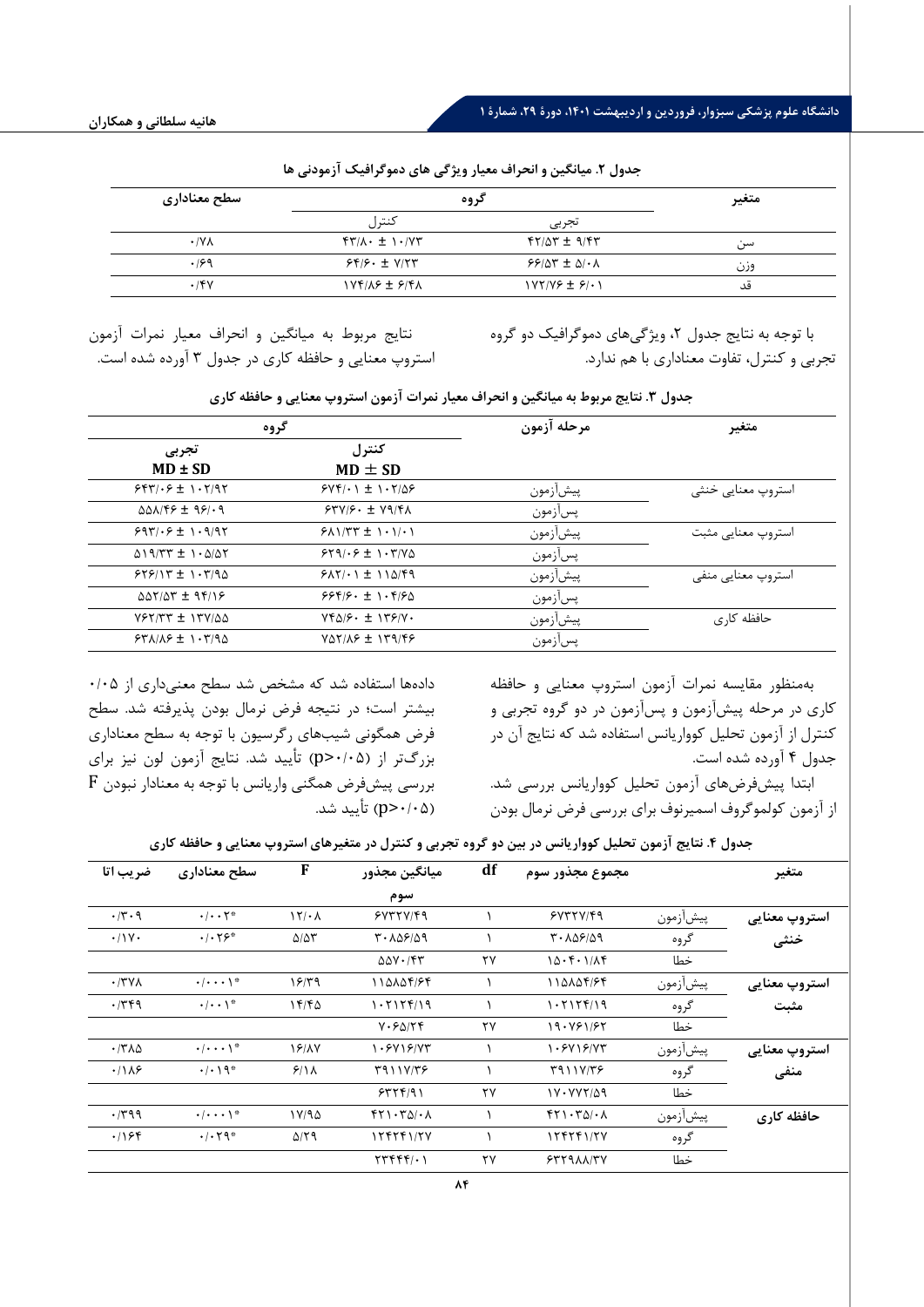با توجه به جدول 4 در متغیر استروپ معنایی خنثی (0/026=p، 1/27=f(، استروپ معنایی مثبت (0/001=p، 1/27=f(، استروپ معنایی منفی (0/019=p، 1/27=f (و حافظه کاري (0/029= p، 1/27 =f (بین دو گروه تجربی و کنترل، تفاوت معنادار وجود دارد. مشخص شد که در حافظه کاري عملکرد گروه تجربی بالاتر بود. همچنین زمان واکنش استروپ معنایی (خنثی، مثبت و منفی) در گروه تجربی پایینتر بود؛ بنابراین میتوان گفت که مداخله تمرینات مقاومتی بر کارکردهاي شناختی (استروپ معنایی و حافظه کاري) در گروه تجربی تأثیر مثبت داشته است.

# **.4 بحث و نت ی جه گ ی ر ي**

هدف تحقیق حاضر، بررسی تأثیر یک مداخله هشت هفتهاي تمرینات مقاومتی بر کارکردهاي شناختی مردان وابسته به هروئین بود. نتایج نشان داد که یک دوره مداخله تمرینات مقاومتی بر کارکردهاي شناختی (استروپ معنایی و حافظه کاري) مردان وابسته به هروئین، تأثیر مثبت دارد.

این نتایج با یافته هاي وو و همکاران (12) و همچنین ژلفو و همکاران (13) در آزمودنیهاي جوان در زمینه بهبود کارکردهاي شناختی در نتیجه استفاده از تمرینات مقاومتی در یک راستا می باشد. فعالیت ورزشی از نوع تمرینات مقاومتی می تواند به وسیله بهبود جریان خون مغز، افزایش برانگیختگی، تغییرات در سطح کاتکولامینهاي پلاسما و فرایند عصب زایی و رگزایی و بهبود نوروتروفی بر عملکردهاي شناختی و عصبی تأثیر مثبت داشته باشد (19).

از طرفی نشان داده شده است که تمرینات مقاومتی می تواند بر افزایش غلظت هورمون  $\rm IGF$ -1 و همچنین هورمون رشد و دامنه 3P تأثیرگذار باشد و با توجه به اینکه افزایش این هورمونها بر عملکردهاي شناختی نیز تأثیرگذار است؛ می توان بهبود کارکردهاي شناختی از قبیل حافظه کاري و استروپ معنایی را در نتیجه تمرینات مقاومتی توجیه کرد (20).

تساك و همکاران (19) در تحقیقی هم خوان با نتایج تحقیق حاضر به ارزیابی تأثیر حاد یک جلسه تمر ین مقاومتی با شدت متوسط نسبت به یک جلسه هواز ي با شدت متوسط بر عملکرد اجرایی و توجه انجام دادند. 40 نفر به عنوان نمونه در این تحقیق شرکت کردند. کارکردهاي شناختی و عملکرد توجه با استفاده از آزمون استروپ و آزمون برو-نرو<sup>۱</sup> ارزیابی شد. نتایج نشان داد که یک جلسه تمرین مقاومتی حاد، هم نمرات توجه

و هم کارکرد شناختی را افزایش میدهد، در حالی که یک جلسه تمرین هوازي ، فقط نمرات عملکرد شناختی را بهبود میبخشد. همچنین نادري و همکاران (21) در تحقیقی دیگر که

همسو با نتایج تحقیق حاضر است به بررسی تأثیر تمرین مقاومتی با شدت کم و متوسط بر کارکردهاي شناختی (حافظه فعال، بازداري پاسخ و انعطافپذیري شناختی) پرداختند. آنها در تحقیق خود نشان دادند که تمرینات مقاومتی میتواند حداقل بهطور موقت کارکردهاي شناختی را بهبود بخشد. هرچند باید این نکته را بیان کرد که تحقیق آنها بر روي 40 سالمند زن مرد با دامنه سنی 60 تا 75 سال بود و آزمودنیهاي تحقیق حاضر بر روي افراد وابسته به مواد مخدر هروئین انجام شد که مسلماً از نظر ویژگیهاي مختلف این دو گروه میتوانند تفاوتهاي زیادي با هم داشته باشند.

همچنین در توجیه نتایج تحقیق حاضر میتوان بیان کرد که انجام تمرینات ورزشی، به وسیله تغییرات فیزیولوژیک همچون تنظیم دستگاه قلبی عروقی، تحریک عصب واگ و سیستم عصبی خودکار پاراسمپاتیک، در گروه سینوسی دهلیزي پتانسیل عمل را کاهش داده و موجب بهبود آرامش اعصاب میشود که این امر می تواند موجب بهبود کارکردهاي شناختی شود (22). از سوي دیگر باید گفت که تمرینات ورزشی مقاومتی موجب افزایش فعالسازي عصبی می شود و وضعیت هیجانی را بهبود میبخشد که این موضوع خود می تواند عملکرد کارکردهاي شناختی مرتبط با لوب فرونتال و هیپوکامپ مغز را تسهیل کند. همچنین تمرینات مقاومتی این توانایی را دارد که سطح کورتیزول که باعث تخریب عملکرد شناختی می شود را کاهش دهد؛ از اینرو میتوان گفت که احتمالاً کاهش سطح کورتیزول که در نتیجه تمرینات مقاومتی حاصل میشود را نیز می توان بهعنوان یک عامل مهم و مؤثر در بهبود عملکرد کارکردهاي شناختی دانست (19).

<span id="page-8-0"></span>ابراهیمی و همکاران (23) در تحقیقی نشان دادند که تمرینات مقاومتی بر کارکرد شناختی حافظه کاري تأثیر معناداري ندارد که این نتایج با نتایج تحقیق حاضر ناهمخوان است. در توجیه این ناهمخوانی میتوان به ویژگی خاص آزمودنیها اشاره کرد. در تحقیق مذکور از آزمودنی هاي با اختلال سندرم متابولیک استفاده شده بود؛ بدین صورت که در تحقیقات گذشته نشان داده شده است که اختلال سندرم متابولیک با نقص در عملکردهاي شناختی مرتبط است که بهمنظور بهبود ویژگی کارکرد شناختی نیاز به روشهاي متفاوت یا مدتزمان مداخله تمرینی بیشتري می باشد (24).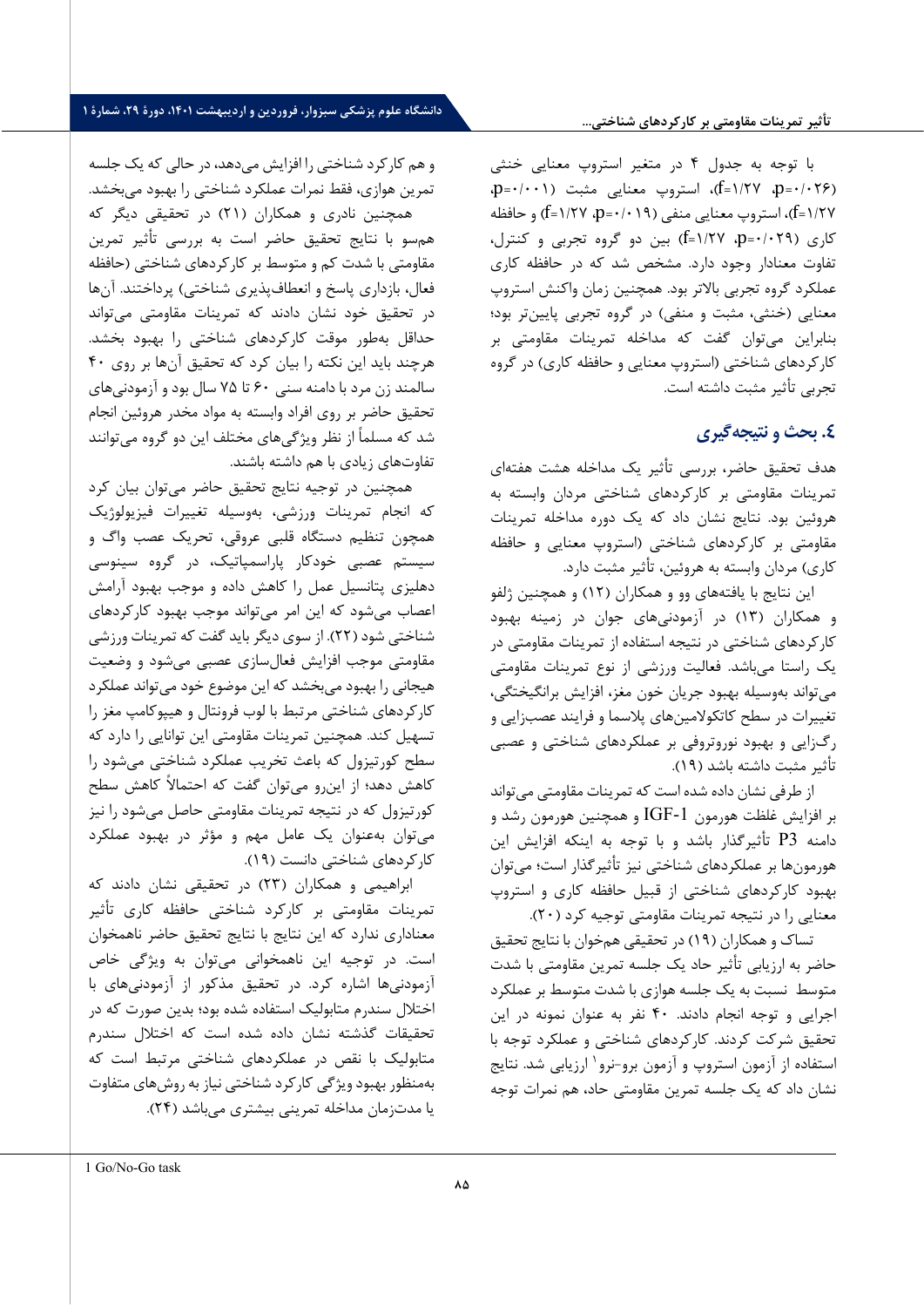معنایی و حافظه کاري) در مردان وابسته به هروئین تأثیر مثبت دارد. از ا ینرو به کلیه کسانی که با افراد وابسته به مواد مخدر هروئین در ارتباط هستند پیشنهاد میشود که براي بهبود کارکردهاي شناختی این افراد در صورت امکان مبحث تمرینات ورزشی مقاومتی را در برنامه هاي توانبخشی آنها در نظر بگیرند و آن را به کار گیرند.

# **تشکر و قدردانی**

بدین وسیله از تمام شرکت کنندگان در تحقیق حاضر و همچنین مسئولین محترم مرکز درمان ترك اعتیاد که در فرایند اجراي این تحقیق با ما همکاري داشتند، تقدیر و تشکر به عمل میآید. ما نویسندگان این مقاله اعلام میداریم که در رابطه با انتشار مقاله ارائه شده بهطور کامل اخلاق نشر را رعایت کرده ایم و منافعی تجاري در این راستا وجود ندارد.

#### **References**

- [1]. Coco GL, Melchiori F, Oieni V, Infurna MR, Strauss B, Schwartze D, Rosendahl J, Gullo S. Group treatment for substance use disorder in adults: A systematic review and meta-analysis of randomized-controlled trials. Journal of substance abuse treatment. 2019; 99:104-16.
- [2]. Vigna-Taglianti FD, Burroni P, Mathis F, Versino E, Beccaria F, Rotelli M, Garneri M, Picciolini A, Bargagli AM, VEdeTTE Study Group. Gender differences in heroin addiction and treatment: results from the VEdeTTE cohort. Substance use & misuse. 2016; 51(3):295-309.
- [3]. Messer T, Lammers G, Müller-Siecheneder F, Schmidt RF, Latifi S. Substance abuse in patients with bipolar disorder: A systematic review and meta-analysis. Psychiatry research. 2017; 253:338-50.
- [4]. Safarzade S, Sabahi P. The executive functions among people with heroin dependence. RJMS. 2016; 23 (146):1-9. (Persian)
- [5]. Lendínez C, Pelegrina S, Lechuga MT. Age differences in working memory updating: the role of interference, focus switching and substituting information. Acta psychologica. 2015; 157:106-13.
- [6]. Scharfen HE, Memmert D. Measurement of cognitive functions in experts and elite athletes: A meta‐analytic review. Applied Cognitive Psychology. 2019; 33(5):843-60.
- [7]. Hagen E, Erga AH, Hagen KP, Nesvåg SM, McKay JR, Lundervold AJ, Walderhaug E. Assessment of executive function in patients with substance use disorder: a comparison of inventory-and performance-based assessment. Journal of Substance Abuse Treatment. 2016; 66:1-8.
- [8]. Yoon DH, Lee JY, Song W. Effects of resistance exercise training on cognitive function and physical performance in cognitive frailty: a randomized controlled trial. The journal of nutrition, health & aging. 2018; 22(8):944-51.
- [9]. Unhjem R, Flemmen G, Hoff J, Wang E. Maximal strength training as physical rehabilitation for patients with substance use disorder; a randomized controlled trial. BMC sports science, medicine and rehabilitation. 2016; 8(1):7.
- [10].Lopez P, Pinto RS, Radaelli R, Rech A, Grazioli R, Izquierdo M, Cadore EL. Benefits of resistance training in physically frail elderly: a systematic review. Aging clinical and experimental research. 2018; 30(8):889-99.

در تحقیق حاضر، تنها از دو مورد از زیرمجموعههاي کارکردهاي شناختی استفاده شد که با توجه به تنوع زیاد مباحث کارکردهاي شناختی پیشنهاد می شود که در تحقیقات آتی از دیگر متغیرها و زیرمجموعههاي کارکردهاي شناختی نیز استفاده گردد. همچنین پیشنهاد می گردد که در مطالعات آینده باید از تکنیکهای تکمیلی تصویربرداری عصبی (برای مثال، ERP / EEG، fMRI (و نشانگرهاي بیوش یم یایی (مانند هورمون رشد، 1IGF، BDNF، دوپامین و کورتیزول) براي درك بهتر اینکه چه عواملی در بهبود کارکردهاي شناختی پس از تمرینات مقاومتی درگیر هستند، استفاده کنند. همچنین پیشنهاد می شود که مطالعات آینده در صورت امکان مبحث ریتم شبانه روزی را نیز در نظر بگیرند و ارزیابی کنند که در چه ساعتی از روز، ورزش بیشترین فواید را به همراه دارد. در یک نتیجهگیري کلی می توان بیان کرد که یک دوره مداخله تمرینات مقاومتی بر کارکردهاي شناختی (استروپ

- [11].Smith JJ, Morgan PJ, Plotnikoff RC, Stodden DF, Lubans DR. Mediating effects of resistance training skill competency on health-related fitness and physical activity: The ATLAS cluster randomised controlled trial. Journal of sports sciences. 2016; 34(8):772-9.
- [12].Wu CH, Karageorghis CI, Wang CC, Chu CH, Kao SC, Hung TM, Chang YK. Effects of acute aerobic and resistance exercise on executive function: An ERP study. Journal of Science and Medicine in Sport. 2019; 22(12):1367-72.
- [13].Gelfo F, Mandolesi L, Serra L, Sorrentino G, Caltagirone C. The neuroprotective effects of experience on cognitive functions: evidence from animal studies on the neurobiological bases of brain reserve. Neuroscience. 2018; 370:218-35.
- [14].Brush CJ, Olson RL, Ehmann PJ, Osovsky S, Alderman BL. Dose–response and time course effects of acute resistance exercise on executive function. Journal of Sport and Exercise Psychology. 2016; 38(4):396-408.
- [15].de Almeida SS, Teixeira EL, Merege-Filho CA, Dozzi Brucki SM, de Salles Painelli V. Acute effects of resistance and functional-task exercises on executive function of obese older adults: Two counterbalanced, crossover, randomized exploratory studies. Sport, Exercise, and Performance Psychology. 2020.
- [16].Gold LH, Frierson RL, editors. The American Psychiatric Publishing textbook of forensic psychiatry. American Psychiatric Pub; 2017.
- [17].Kinoshita S, Mills L, Norris D. The semantic Stroop effect is controlled by endogenous attention. Journal of Experimental Psychology: Learning, Memory, and Cognition. 2018; 44(11):1730.
- [18].Meule A. Reporting and interpreting working memory performance in n-back tasks. Frontiers in psychology. 2017; 8:352.
- [19].Tsuk S, Netz Y, Dunsky A, Zeev A, Carasso R, Dwolatzky T, Salem R, Behar S, Rotstein A. The Acute Effect of Exercise on Executive Function and Attention: Resistance versus Aerobic Exercise. Advances in Cognitive Psychology. 2019; 15(3):208.
- [20].Soga K, Masaki H, Gerber M, Ludyga S. Acute and long-term effects of resistance training on executive function. Journal of Cognitive Enhancement. 2018; 2(2):200-7.